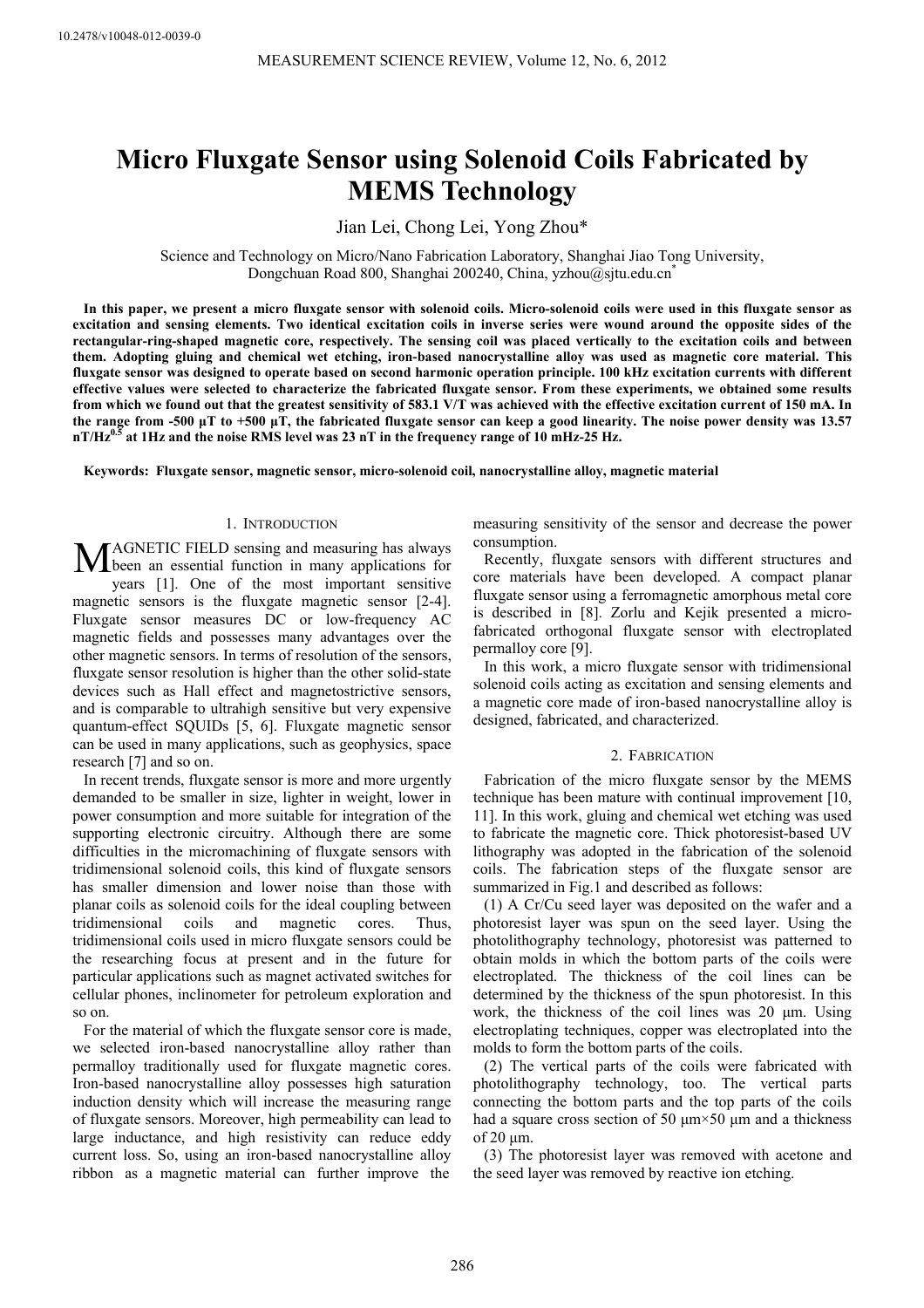

Fig.1. Fabrication steps of the micro fluxgate sensor.

(4) Polyimide with a height just over the vertical vias was spun on the wafer to electrically insulate copper conductors and magnetic core, and to support the sensor structure. Then a polishing process was performed to the polyimide to make the vertical vias exposed and to provide a smooth surface for the following steps.

(5) A titanium protective layer of 300 nm was deposited on the wafer to protect the finished parts of sensor from being damaged by the following steps. Then a 20 μm ironbased nanocrystalline ribbon was glued on the surface of the protective layer with epoxy resin. On the ribbon, a mold of magnetic core was made by lithography.

(6) Using chemical wet etching, the magnetic core was fabricated.

(7) Since the finished vias were not high enough to reach the top parts of the coils fabricated in the later step, the fabrication of vias had to be performed again on the former vias for connecting. So, another seed layer was deposited after removing the epoxy resin and the protective layer. Then, another photoresist layer was spun and patterned on the wafer, and new vias were electroplated right on the previous ones.

(8) Polyimide was spun on the wafer and a polishing process was executed for fabricating the upper layers.

(9) Another seed layer was deposited on the wafer and photoresist molds were prepared with lithography for electroplating the top parts of the coil. After copper was electroplated in the molds, the photoresist was removed and a polyimide process was performed. Then the whole fabrication of fluxgate sensor was finished.

The photograph of the fluxgate sensor is shown in Fig.2. The fluxgate sensor consists of tridimensional solenoid copper coils and a rectangular-ring-shaped magnetic core made of iron-based nanocrystalline alloy. Excitation coils and sensing coil were fabricated by the same processes. The two excitation coils are wound around the two short sides of the rectangular-ring-shaped magnetic core, respectively, and the sensing coil is wound around both the long ones. Thus, the sensing coil is positioned vertically to the excitation coils and between them. Each excitation coil has 18 turns and the sensing coil has 30 turns. The ring width of the magnetic core is 500 μm. Both the coil line width and the gap between the lines are 50 μm. Polyimide was used to electrically insulate coils and magnetic core. Moreover, polyimide can support and protect the fluxgate device from vibration and impact. The dimension of the fluxgate sensor was 5.8 mm×5.5 mm×120  $\mu$ m, including four 1 mm×1 mm pads. A new micro fluxgate magnetic sensor has been designed and fabricated.



Fig.2. Photograph of the fluxgate sensor.

## 3. TESTING SYSTEM AND RESULTS

Comparing with some other sensors detecting physical properties (pressure, temperature and other) directly, the output signal of magnetic sensors requires some signal processing for translation into the desired parameter [12]. In this work, the fabricated fluxgate sensor was characterized with a magnetic field measuring system based on second harmonic principle. The block diagram of the measuring system is shown in Fig.3.

Generally, reducing the size of fluxgate sensor often causes a decrease in sensitivity. An applicable solution that can compensate this drawback is to increase the operational frequency. It means that more complicated supporting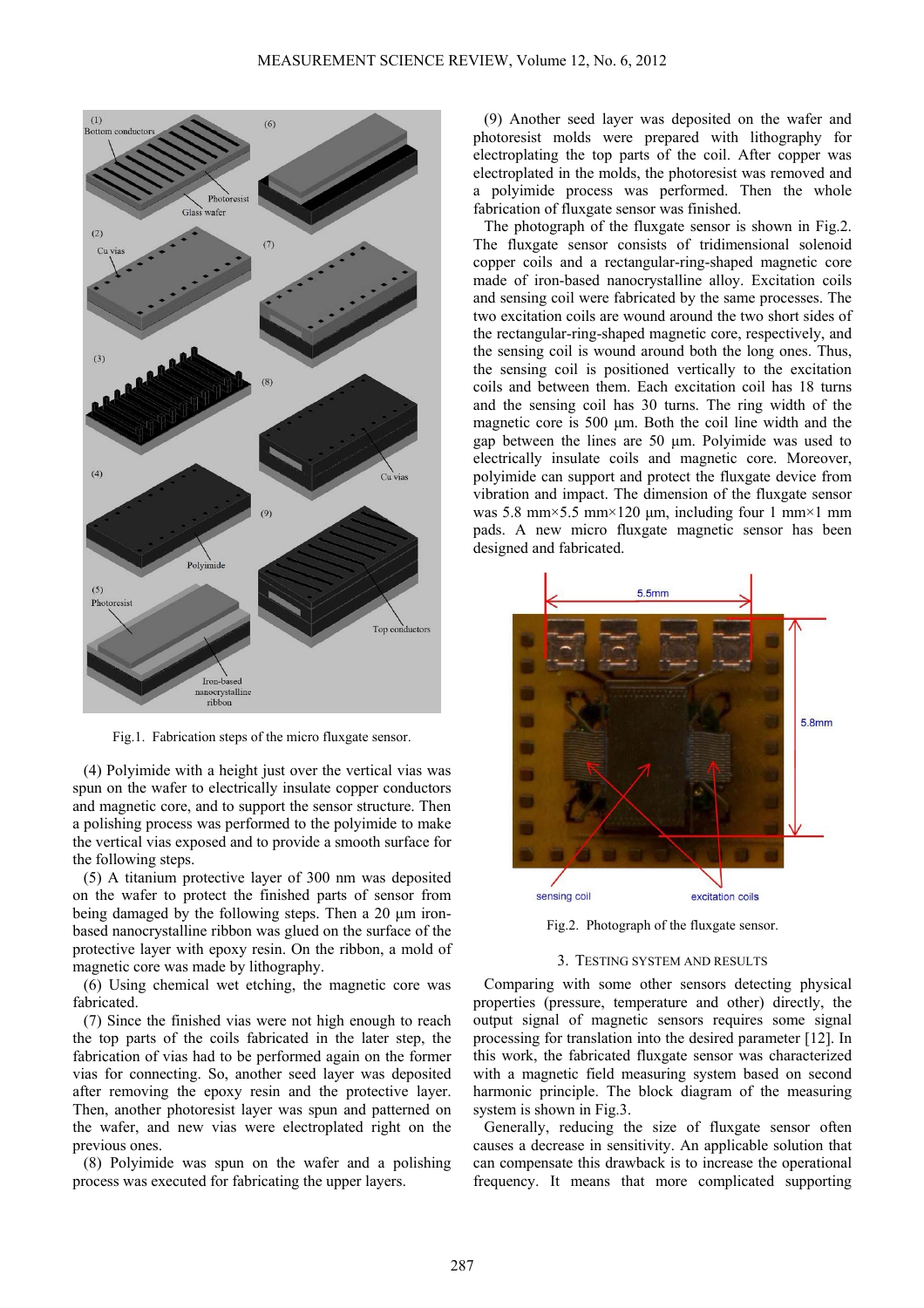electronic circuits are required to process the excitation and output signals. For the reasons above, the function generator was set to provide sine wave signals with a frequency of 100 kHz in this work.



Fig.3. Block diagram of the measuring system.

To ensure that the magnetic core was working in deep saturation state, a power amplifier connecting the function generator and the excitation coils was used to provide powerful enough currents. In these experiments, excitation currents with different effective values were provided to characterize the fluxgate sensor.

In this measuring system, when 100 kHz sine waveform excitation signal was selected to drive the excitation coils, 200 kHz sine waveform signal generated by the sensing coil should be picked up as output signal indicating the intensity of the magnetic field. Unfortunately, accompanying the useful signal were always some signals with other frequencies generated by the sensing coil. To obtain the accurate measuring results, a signal processing circuit being able to distinguish the 200 kHz signal from those with other frequencies was needed to process the output signals of the sensing coil. So, a band pass filter with a center frequency of 200 kHz was used to process the output signals of the sensing coil.

The input of the band pass filter was connected with the sensing coil of the fluxgate sensor. Thus, the output signals of the band pass filter acting as final experiment results were read by the oscilloscope.

The magnetic field under test was produced by a copper solenoid with 800 turns and with a length of 0.15 m. The DC current through the solenoid was controlled by a DC power supply. To remove the interference of the earth magnetic field, the solenoid and the sensor were placed in a cylindraceous shield consisting of three layers of Metglas 2714A ribbon with a thickness of 20 μm. Moreover, the shield was placed with its axis vertical to the earth magnetic field. The micro fluxgate sensor was placed in the solenoid with the axis of its sensing coil parallel to the DC magnetic direction produced by the solenoid. Fig.4 shows the output signals of the fluxgate sensor with/without external magnetic field.

Fig.5 shows the curves representing the relationship between the output signals of the fluxgate sensor and the external magnetic field with different excitation currents.

In Fig.5, some asymmetry can be found in the curves, which indicates that there was a small difference between the sensitivity characteristics and the sensor measuring positive or negative DC magnetic field. This difference might be caused by the undesirable imperfect symmetric structure of the sensor.



Fig.4. Output signals of the fluxgate sensor with/without external magnetic field





Fig.5. (b) Output signals of the fluxgate sensor vs. external magnetic field in the linear range